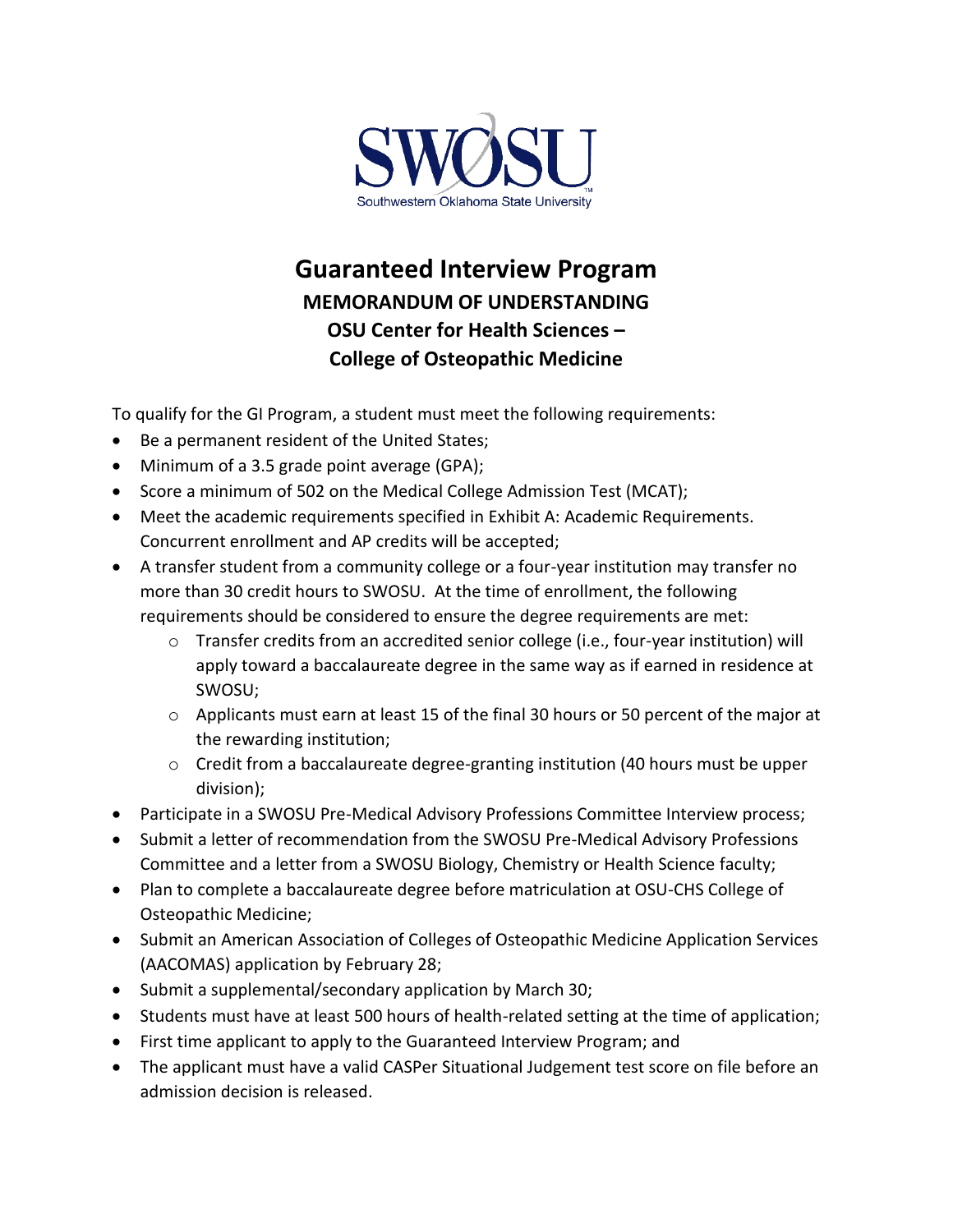Students who meet these requirements will be eligible for the GI Program. Students must check the appropriate box on their secondary/supplemental application to indicate that they have met the GI Program requirements. This Agreement guarantees an interview for admission to OSU-COM to students from Southwestern Oklahoma State University who meet the listed requirements. This Agreement does not guarantee qualifying students from Southwestern Oklahoma State University admission to the OSU-COM. Following an in-person interview, the Chair of the Admissions Committee will notify applicants of the Admissions Committee's decision by May 15, 2022.

At the end of the application cycle, the OSU-CHS College of Osteopathic Medicine will either accept the applicant for admission or invite the applicant to apply as a traditional applicant for admission in a later application cycle. Applicants may apply as a GI applicant during their final year at SWOSU or within six months following graduation.

## *Exhibit A: Academic Requirements*

To qualify for the Guaranteed Interview Program, Oklahoma State University Center for Health Sciences (OSU-CHS) and Southwestern Oklahoma State University (SWOSU) agree that applicants must complete the following academic requirements:

The following (lecture and lab co-requisites) are strongly encouraged to be taken at SWOSU except those taken as concurrent enrollment during high school or AP credits.

|           | <b>ENGL 1113</b>                      | <b>English Composition I</b>           |
|-----------|---------------------------------------|----------------------------------------|
| $\bullet$ | <b>ENGL 1213</b>                      | <b>English Composition II</b>          |
|           | <b>BIOL 1054</b>                      | Principles of Biology I*               |
| $\bullet$ | <b>BIOL 1254</b>                      | Principles of Biology II*              |
| $\bullet$ | CHEM 1203 / 1252                      | General Chemistry I (Lecture and Lab)  |
| $\bullet$ | CHEM 1303/1352                        | General Chemistry II (Lecture and Lab) |
| $\bullet$ | CHEM 3013 / 3111 or CHEM 3015 / 3015L | Organic Chemistry I (Lecture and Lab)  |
| $\bullet$ | CHEM 4113/4021 or CHEM 4115/4115L     | Organic Chemistry II (Lecture and Lab) |
|           | <b>CHEM 4124</b>                      | Biochemistry                           |
| $\bullet$ | PHY 1044                              | <b>Basic Physics I</b>                 |
|           | <b>PHY 1054</b>                       | <b>Basic Physics II</b>                |
|           |                                       |                                        |

• One upper division science course  $(3 - 5$  preferred)

A minimum of 13 hours of Biology or Chemistry courses not listed must be taken to satisfy one of the following degrees: